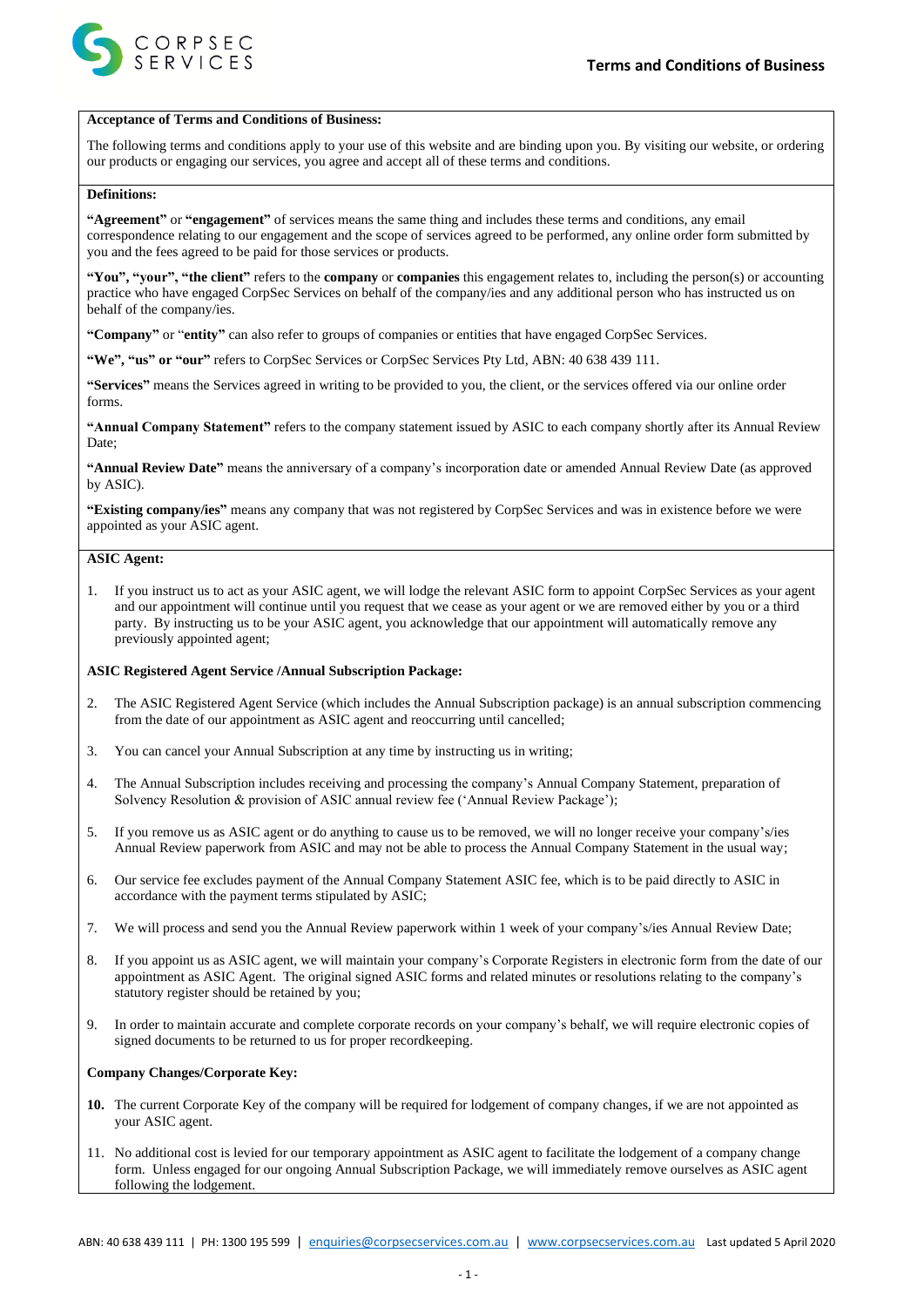



#### **Hard Copy Corporate Registers:**

12. Our service does not include keeping or maintaining hard copy corporate registers, unless explicitly agreed. If you maintain a hard copy corporate register, the original signed forms, minutes and supporting documents should be retained and filed in the register and kept in your possession.

### **Existing Companies:**

13. For Existing Companies, any request for CorpSec Services to reconstruct and maintain the historical company details (company details prior to our appointment as ASIC agent) as part of the maintenance of the company's electronic corporate registers, may incur additional fees.

## **Prices and Payment terms:**

- 14. All prices or fees quoted on this website are denoted in Australian dollars and exclude GST;
- 15. Our services offered online via our order forms require payment at time of ordering. For other agreed services, we will bill you upon completion or lodgement by sending you a tax invoice with a detailed description of the Scope of the Services provided;
- 16. For invoiced services, our payment terms are 14 days from the date of the invoice;
- 17. Overdue accounts will attract late fees as follows: 30 days -\$5, 40 days \$10, 60 days \$15, 90 days \$20. You will also be liable for any debt recovery expenses relating to the payment of your outstanding account;
- 18. We may terminate any prior agreement between CorpSec Services and you, due to non-payment of our professional fees of more than 40 days after the date of issue of a tax invoice;
- 19. Alternate terms of trade may be agreed between us and approved legal firms, financial planners and accountants who establish an account and agreed trading terms;
- 20. We accept payment via bank transfer and credit card. Funds sent by bank transfer will need to be cleared before online orders are processed or a receipt of transfer provided.

#### **Disbursements:**

21. Any direct expenses incurred in connection with the provision of our services will be passed on to you, the client, based on the cost incurred, for example, ASIC fees, company searches, director searches.

## **Group / Volume Discounts:**

22. For groups of 6 or more companies, CorpSec Services will discuss and may agree to a volume discount to allow for synergies between groups of companies. High volume discounts are also available for accounting and legal firms wanting to outsource their company compliance or corporate secretarial services.

# **ASIC Fees:**

- 23. We will remind you of your ASIC deadlines to avoid incurring late fees, but we are not responsible for any ASIC fees you incur as a result of your failure to pay the ASIC fees by the due date;
- 24. If your company is likely to incur an ASIC late fee or penalty in connection with a lodgement, we will advise you accordingly prior to lodgement with ASIC;
- 25. You are responsible for any ASIC late fees incurred due to your actions. These actions include, delaying the return of signed documents to facilitate lodgement or advising us of company changes more than the prescribed period stipulated by ASIC for lodgement.

#### **Additional Corporate Secretarial Services:**

26. You can instruct us to provide additional corporate secretarial services at any time after our initial engagement. These services can include stand-alone resolutions to support company decisions, such as approval of financial statements, declaration of dividends etc. Business name registrations, ATO registrations, MVDs, company health checks, etc. In each case, we would seek to agree the terms of the provisions of these additional secretarial services with you in writing prior to the commencement of such work.